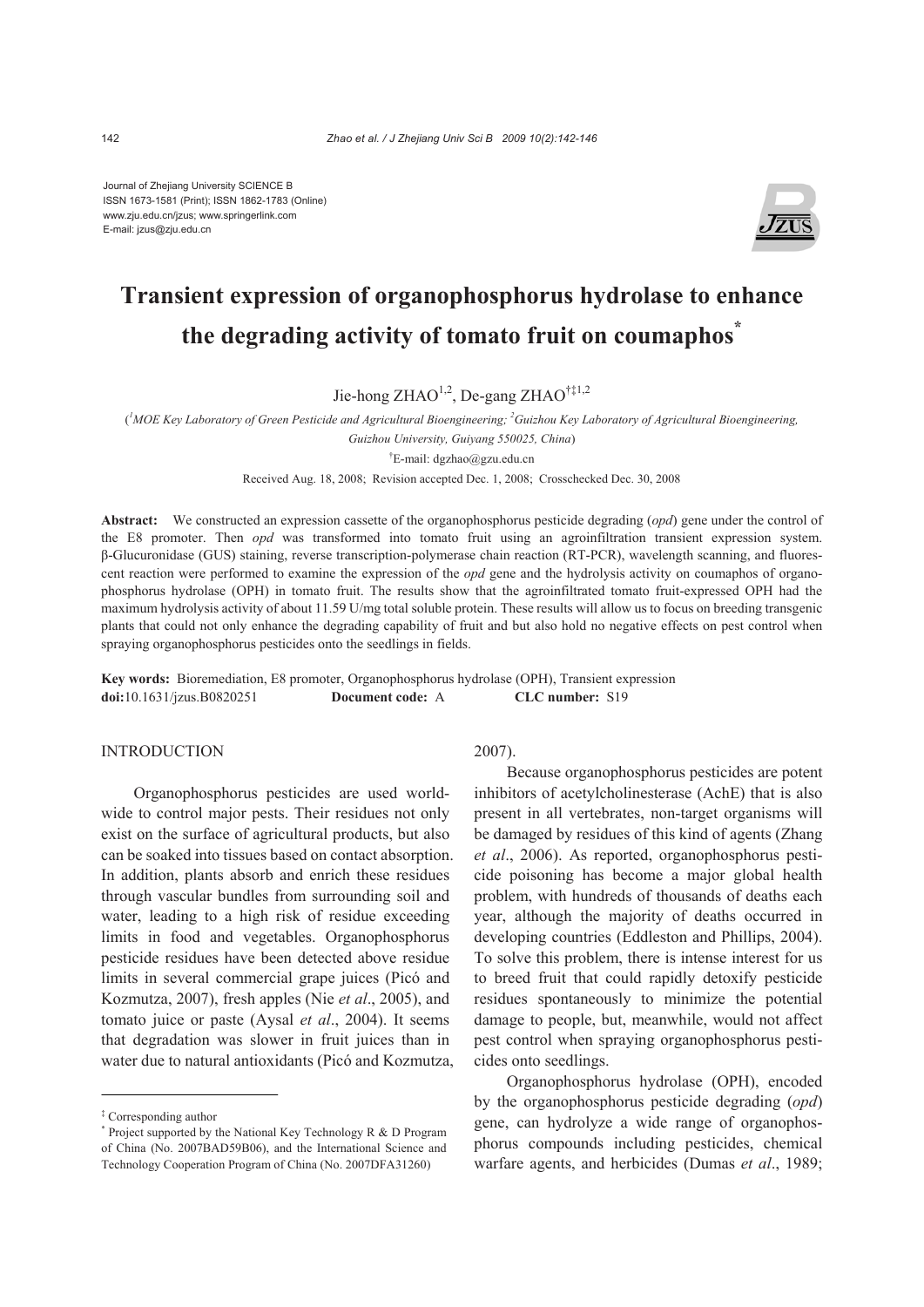Kolakowski *et al*., 1997; Di Sioudi *et al*., 1999). This enzyme has received considerable attention on its use as a bioremediation agent. The *opd* gene was first isolated from *Pseudomonas diminuta* and *Flavobacterium* spp. (Munnecke and Hsieh, 1976; Harper *et al*., 1988), and has been cloned and expressed in *Escherichia coli* (Lan *et al*., 2006; Shimazu *et al*., 2001), *Moraxella* spp. (Shimazu *et al*., 2001), *Saccharomyces cerevisiae* (Takayama *et al*., 2006) and other microbial strains.

The researches mentioned above focused on the production of stable and efficient hydrolase by genetically modified microorganisms for environmental remediation. Recently, *opd* has been also expressed in transgenic maize for establishing a new selection marker in transgenic research (Pinkerton *et al*., 2008). In the current study, we studied the feasibility of transient expression of OPH to enhance the degrading activity of tomato fruit on coumaphos.

## MATERIALS AND METHODS

#### **Promoter clone and plasmids construction**

A 1.1-kb E8 promoter that is specific for fruit expression was polymerase chain reaction (PCR) amplified from tomato DNA using LA Taq DNA polymerase with the primer pairs designed based on the sequence (GeneBank accession No. X13437) described by Deikman *et al*.(1992). The 5′- and 3′ primer sequences were 5′-CCG GGT ACC AAG CTT AGG AAT TTC ACG AAA TCG-3′ and 5′-GCC GTC GAC GGA TCC TCT TTT GCA CTG TGA ATG-3′, respectively.

The amplified segment was cloned into pGEM-T (Promega, USA) for sequencing and other manipulation. The fragment from pGEM-T was then cut by *Hin*dIII/*Bam*HI and subcloned into pSH (constructed by Prof. Zhao Degang and conserved in Guizhou University) to exchange the double 35S promoter to generate plasmid pSE8. The *opd* gene (GeneBank accession No. AX384799) of p9137 kindly gifted by Prof. John A. Howard, Cal Poly State University of USA, was subcloned into the *Eco*RI site of pSH and pSE8. Then the plant expression vectors pSOP and pSE8OP were obtained and transformed to *Agrobacterium tumefaciens* LBA4404. The cauliflower mosaic virus 35S (CaMV 35S) promoter or E8

promoter drives the expression of the *opd* gene preceded by a fragment of the ubiquitin intron. The transferred DNA (T-DNA) regions of the two expression cassettes are depicted as Fig.1.



**Fig.1 T-DNA regions of the two expression cassettes of pSOP (a) and pSE8OP (b)** 

#### *Agrobacterium***-based transient transformation**

Growth and induction of *Agrobacterium* were carried out mainly according to the methods of Spolaore *et al*.(2001) and Orzaez *et al*.(2006). *Agrobacterium tumefaciens* LBA4404 harboring one of the two vectors was grown separately overnight at 28 °C in 5 ml of induction medium (5 g/L beef extract, 1 g/L yeast extract, 5 g/L peptone, 5 g/L sucrose, 2 mmol/L MgSO4, and 20 μmol/L acetosyringone), and then buffered with 10 mmol/L 2-(*N*-morpholino) ethanesulphonic acid (MES) to pH 5.6, followed by the addition of rifampicin (20 mg/L) and kanamycin (100 mg/L). Then, the sample was transferred to 50-ml induction medium. When the culture reached an optical density at 600 nm  $(OD_{600})$  of about 0.8, it was recovered by centrifugation, then resuspended in infiltration medium (10 mmol/L MgCl<sub>2</sub>, 10 mmol/L MES (pH 5.6), 20 g/L sucrose, and 200 μmol/L acetosyringone) up to a final  $OD_{600}$  of 2.0, and incubated at room temperature with gentle agitation (20 r/min) for a minimum of 2 h. *Agrobacterium* cultures were collected with a syringe when required, and then fruit agroinjection was performed next.

Commercially ripe tomato fruit was rinsed thoroughly in distilled water before injection. The *Agrobacterium* suspensions harboring one of the two expression cassettes were evenly injected throughout the entire fruit using a 10-ml sterile syringe with a 4-cm needle. The needle was inserted 2~3 cm deep into the fruit tissue and injected the infiltration solutions gently into the fruit. A total of about 6 ml of the infiltration solutions was injected into commercially ripe tomatoes,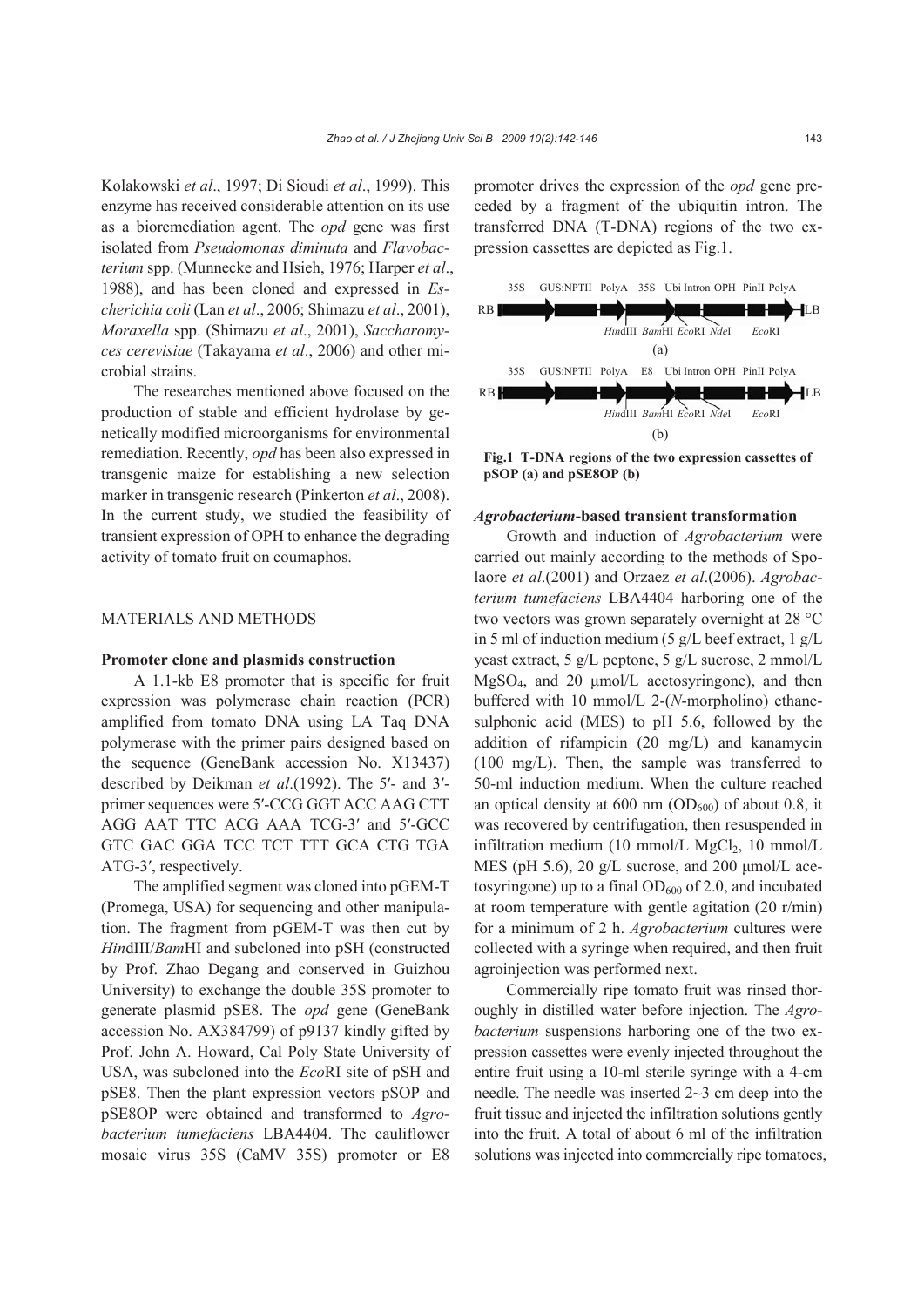the volume injected varying according to the size of the fruit. Then the fruit was covered with preservative film and placed at 25 °C for 3 d with a 16-h photoperiod before assaying the expression of *opd*.

## **Evaluation of OPH activity**

The injected fruit was preliminarily frozen at −80 °C and then taken out and ground to a meal. The meal was mixed overnight with 50 mmol/L Tris-HCl (pH  $8.0$ ) complemented with 10 mmol/L CoCl<sub>2</sub>. The next day the extract was spun at 12000 r/min for 20 min and the supernatant obtained was used for enzyme analysis. Protein concentration was determined according to Bradford (1976) methods. Prior to evaluating *opd* expression, the histochemical assay was performed. The evaluation of the *opd* expression was carried out by detecting OPH activity with coumaphos (3-chloro-4-methyl-7-coumarinyl diethyl phosphorothioate) as substrate. Stock solution of coumaphos (96% purity; Fenghuang Silkworm Pharmaceutical, China) was prepared in methanol at 10 mmol/L. The hydrolysis of coumaphos was determined by wavelength scanning and fluorescence detecting in a 1-cm quartz curette and a 40-well tissue culture plate, respectively, during the incubation of 50 µl protein extract with 1 ml of 0.1 mmol/L coumaphos in 50 mmol/L Tris-HCl (pH 7.0, plus 10% (v/v) methanol) at 37 °C for 30 min. One unit of hydrolysis activity was defined as the production of 1 nmol of chlorferon (3-chloro-4-methyl-7-hydroxycoumarin) per minute under the above conditions based on a calibration curve of chlorferon (98% purity; Sigma-Aldrich, USA) measured at 348 nm (Dumas *et al*., 1989; Harcourt *et al*., 2002) by a spectrophotometer (Specord 50; Analytik Jena AG, Germany). The fluorescence was examined and photographed by a gel documentation system (Gel Doc 2000; Bio-Rad, USA) under UV light (ultraviolet rays, approx. 340 nm).

## **Reverse transcription-polymerase chain reaction (RT-PCR) analysis**

Total RNA isolated from the injected fruits was used in RT-PCR analysis with a one-step RNA PCR kit (TaKaRa, China) and the PCR primers used were 5′-AGA TCC AGT ACG GCA TCG AG-3′ and 5′-GTC GTT GGA CAC GAG GAT CT-3′. The segment cloned was about 446 bp in length. Total RNA isolated from non-injected fruits was used as a control to check for possible genomic DNA contamination.

## **RESULTS**

In order to test the expression of the *opd* gene under the control of the E8 promoter in fruit quickly, transient expression of foreign genes in fruits is a valuable tool for plant biotechnology. In the current study, histochemical staining results indicate that high levels of β-glucuronidase (GUS) activity driven by CaMV 35S promoter were detected in transformed fruit 3 d after agroinfiltration (Fig.2). Tissues with higher GUS expression levels were mainly around the placenta. It was found that no matter whether the tomato materials were at developmental stages beyond breaker, the histochemical staining results were consistently successful. Thereafter, GUS activity decreased.



**Fig.2 Transient expression of a** *35S-GUS* **gene in tomato fruit** 

Fruit was agroinfiltrated with pSOP (a) or pSE8OP (b) for 3 d, and then part of it was histochemical GUS stained

In this study, coumaphos was used as the hydrolysis substrate of OPH. Coumaphos is one kind of organophosphorus pesticide which can be hydrolyzed to the less toxic chlorferon (Pinkerton *et al*., 2008). Chlorferon can be detected by its fluorescence under UV light (excitation at 355 nm, emission at 460 nm) or absorbance at 348 nm, whereas coumaphos exhibits no significant absorbance under 348 nm (Harcourt *et al*., 2002). The absorbance peak of coumaphos at 320 nm is demonstrated by wavelength scanning from 190 nm to 1100 nm (Fig.3a). This approach has been used for high throughput screening and characterizing of soil microorganisms capable of hydrolyzing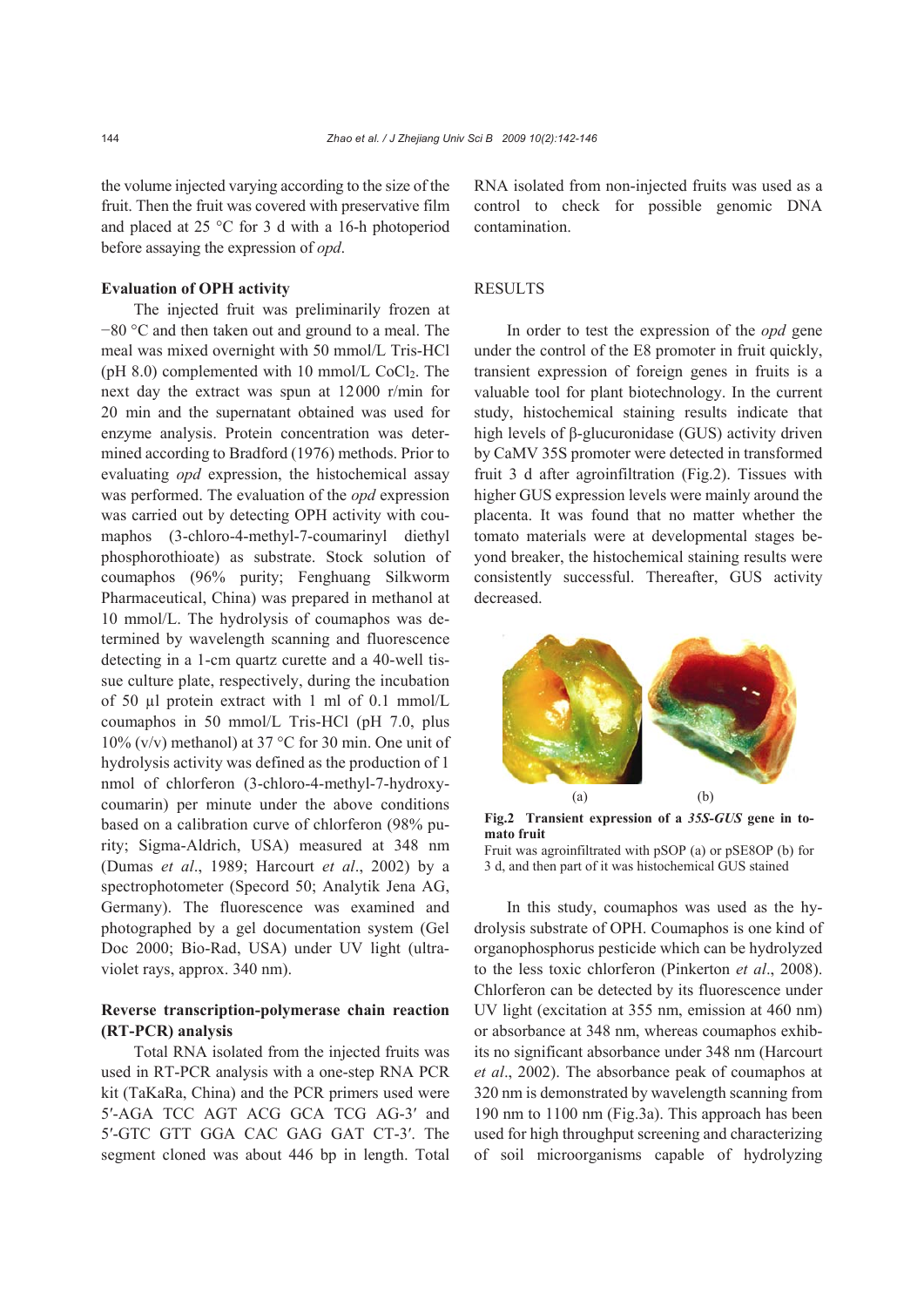coumaphos (Harcourt *et al*., 2002). It was also applied for establishing a selectable marker for transgenic plants (Pinkerton *et al*., 2008). When scanning the hydrolysis reaction mixture from 300 to 400 nm to detect the OPH activity, we found that the absorbance curve decreased at 320 nm and then lifted to a peak at 348 nm if the mixture was supplemented with agroinfiltrated extracts, compared with non-agroinfiltrated one (Fig.3b). This indicates that the agroinfiltrated tomatoes had significant organophosphorus hydrolysis activity.



**Fig.3 Detecting the coumaphos degradation by wavelength scanning and fluorescence illumination**

(a) Wavelength scanning the absorbance peak of coumaphos; (b) Wavelength scanning the reaction mixture to compare the degradation capability of agroinfiltrated extracts with that of non-agroinfiltrated ones; (c) Fluorescence emission from coumaphos-containing wells supplemented with tomato extracts in three levels  $(30 \mu l, 50 \mu l,$ and 70 µl) in triplicate under UV light. C1: agroinfiltrated extract of heat inactivation; C2: non-agroinfiltrated extract; S: agroinfiltrated extract

To further test the activity of crude extracts from pSE8OP-agroinfiltrated tomato, the fluorescence of reaction mixture supplemented with three amounts (30 µl, 50 µl, and 70 µl) of protein extracts at an identical concentration, was scored under UV light in triplicate. Fig.3c showed that the reaction mixtures supplemented with the extracts from agroinfiltrated tomatoes had significant fluorescence emission. This confirms the results tested by wavelength scanning. The maximum hydrolysis activity by agroinfiltrated fruit extracts was about 11.59 U/mg total soluble proteins. Assays of RT-PCR further demonstrated the transcription of *opd* gene in tomato fruit (Fig.4).



**Fig.4 RT-PCR analysis of the transcription of** *opd* **gene in agroinfiltrated tomato** M: marker LD2000; S1, S2: different transformed samples

with *opd*; C1: plasmid; C2: amplification system without RNA template; C3: amplification system without reverse-transcriptase; C4: amplification system with RNA isolated from non-transformed tomato

#### DISCUSSION

Tomato is easily subjected to multiple diseases and pests both in farm and post-harvest, but the pesticide control always focuses on farm in situ treatment. The E8 promoter can drive the exotic gene expression in different tissues of fruit during its growth. As reported, the E8 promoter could drive GUS expression in vascular bundles but not in intervascular parenchyma cells in unripe fruit (mature green 1 stage), in pericarp except columella at the mature green 4 stage, and at a uniformly high level throughout the fruit at the red ripe stage (Kneissl and Deikman, 1996; Deikman *et al*., 1998). In view of that tomato fruit is at harvest usually during mature green stage in order to prolong the marketable life, it would be thought that the E8 promoter would not drive the OPH expression enough to fade away the efficacy of pesticide before tomato harvest, while the pesticide degrading function of OPH would flow out maximally in storage stage.